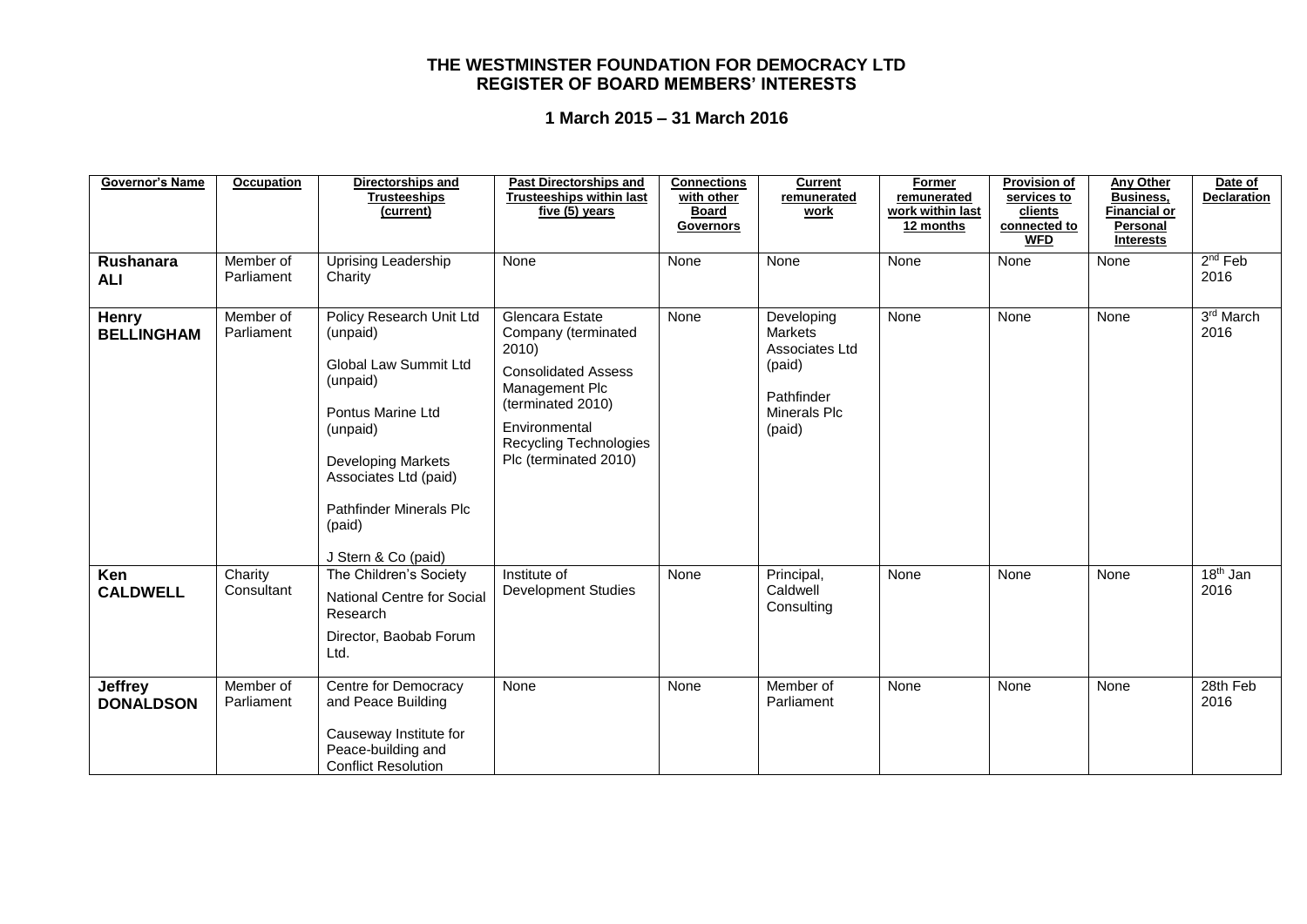| <b>Bronwen</b><br><b>MANBY</b>    | Independent<br>Consultant                                      | Board chair, Rights and<br>Accountability in<br>Development (RAID),<br>Oxford                                                          |                                                                              | None | Current<br>contracts with<br>UNHCR, World<br>Bank and Open<br>Society<br>Foundations.<br>Partner works<br>for Verco<br>Advisory<br>Services. |                                                                                                                                                                      | None known<br>οf | None                    | $27th$ Jan<br>2016           |
|-----------------------------------|----------------------------------------------------------------|----------------------------------------------------------------------------------------------------------------------------------------|------------------------------------------------------------------------------|------|----------------------------------------------------------------------------------------------------------------------------------------------|----------------------------------------------------------------------------------------------------------------------------------------------------------------------|------------------|-------------------------|------------------------------|
| John<br><b>OSMOND</b>             | Independent<br>Director                                        | Non Executive Director<br><b>Disabled Peoples</b><br><b>Employment Coporation</b><br><b>Trustee Director</b><br><b>Compaid Trust</b>   | Non Executive Director<br>Remploy Ltd                                        | None | Non Executive<br>Director<br><b>Disabled</b><br>Peoples<br>Employment<br>Corporation                                                         | Non Executive<br>Director<br>Remploy Ltd                                                                                                                             | None             | Justice of the<br>Peace | 19 <sup>th</sup> Jan<br>2016 |
| <b>Margaret</b><br><b>HODGE</b>   | Member of<br>Parliament                                        | Govern Up - Co-Chair<br><b>Theatre Royal Stratford</b><br>East - Chair of the Board<br>of Directors                                    | None                                                                         | None | None                                                                                                                                         | None                                                                                                                                                                 | None             | None                    | 16 <sup>th</sup> Feb<br>2016 |
| <b>Andrew</b><br><b>ROSINDELL</b> | Member of<br>Parliament                                        | Co Gas Safety<br>Canada-UK Colloquial                                                                                                  | None                                                                         | None | Member of<br>Parliament                                                                                                                      | None                                                                                                                                                                 | None             | None                    | $18th$ Jan<br>2016           |
| Alex<br><b>SALMOND</b>            | Member of<br>Parliament<br>Member of<br>Scottish<br>Parliament | Trustee and Patron of<br>Scottish International<br><b>Education Trust</b><br><b>Trustee of Holocaust</b><br><b>Memorial Foundation</b> | <b>Trustee of National Library</b><br>of Scotland (Until 31<br>January 2013) | None | Member of<br>Parliament<br>Member of<br>Scottish<br>Parliament<br>Columnist for<br>Press and Journal<br>and Courier<br>newspapers            | Series of 5<br>columns<br>published in The<br>National<br>newspaper-<br>donated to the St<br>Andrews<br>University<br>Students for<br>Independence<br>(STAUSI) group | None             | None                    | 17 <sup>th</sup> Feb<br>2016 |